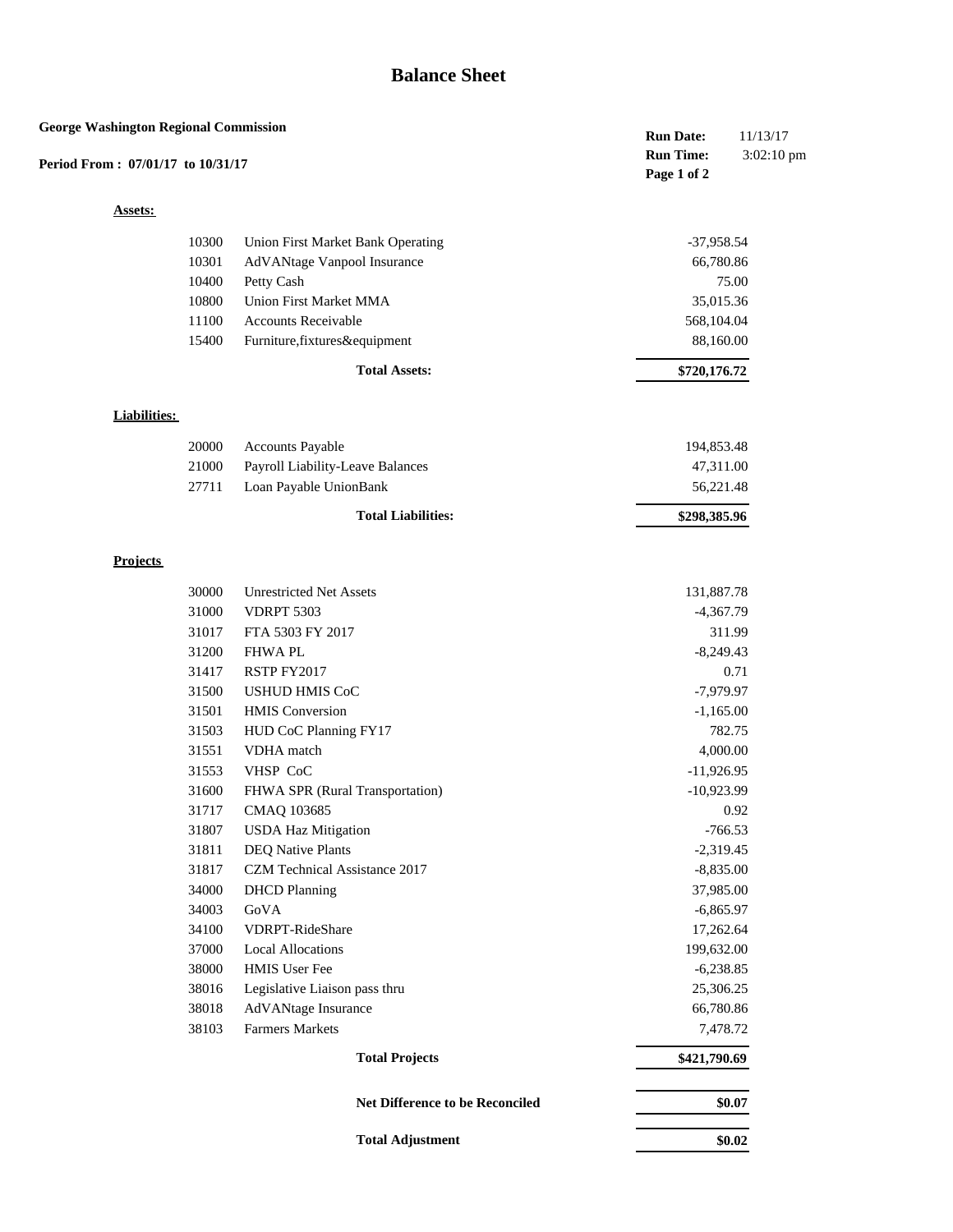## **Balance Sheet**

| <b>George Washington Regional Commission</b> |                                                             |                          | <b>Run Date:</b>                | 11/13/17   |
|----------------------------------------------|-------------------------------------------------------------|--------------------------|---------------------------------|------------|
| Period From: 07/01/17 to 10/31/17            |                                                             |                          | <b>Run Time:</b><br>Page 2 of 2 | 3:02:10 pm |
|                                              | <b>Unreconciled Balance</b>                                 |                          |                                 | \$0.05     |
| <b>Reconciling Items </b>                    |                                                             |                          |                                 |            |
| (1)                                          | Paid Salaries are<br>Timesheets show<br>Difference          | 283,585.53<br>283,585.54 | 0.01                            |            |
| (2)                                          | Leave accrued this year                                     | 0.01                     |                                 |            |
| (3)                                          | Fringe Pool is<br>Fringe allocated<br>Difference            | 90,859.37<br>90,859.36   | $-0.01$                         |            |
| (4)                                          | Indirect Pool is<br><b>Indirect Allocated</b><br>Difference | 150,306.47<br>150,306.48 | 0.01                            |            |

| Total adjustments | \$0.02 |  |
|-------------------|--------|--|
|                   |        |  |